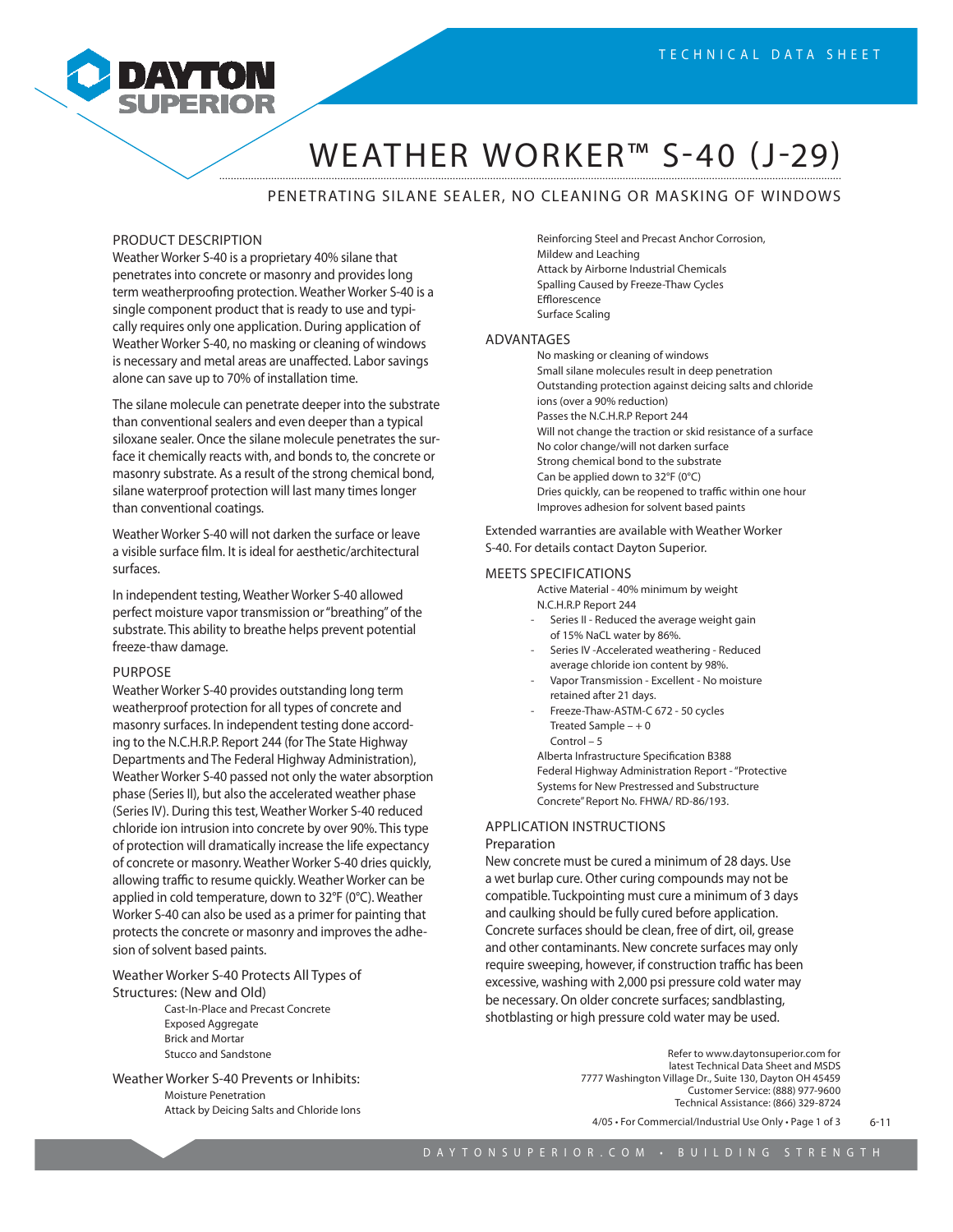# WEATHER WORKER™ S-40 (J-29)

Chemical cleaning or high pressure hot water may also be used. Rinse thoroughly after chemical cleaning. The surface pores must be opened up sufficiently to allow immediate penetration of Weather Worker S-40. A good test is to place a few drops of Weather Worker S-40 onto the clean surface. Weather Worker S-40 should be immediately absorbed into the surface.

# Installation

Before application, the surface should be completely dry. Allow at least 24 hours with sunshine for drying, if surface was wet. Do not apply below 32°F (0°C) or above 100°F (38°C). Do not apply if rain is expected within 3 hours. Do not apply during windy conditions. Apply a single application of Weather Worker with low pressure spray equipment (15 psi), roller or broom. Use a fan type spray nozzle for greatest efficiency. On vertical surfaces, apply the material from the bottom of the wall upwards spraying so that it will run down the surface at least six inches below the spray pattern.

On horizontal surfaces, Weather Worker S-40 should be sufficiently applied to completely flood the surface, approximately 125 FT<sup>2</sup>/gal. depending on the porosity of the surface. Typically, the surface can be reopened to traffic in one hour, if the temperature is at 72°F (22°C) or above. Opened containers of Weather Worker should be tightly resealed when not in use. The full chemical reaction of the silane will take 5 days. Do not expect a water beading effect until after 5 days.

# APPROXIMATE COVERAGE

|                          | $FT2$ per Gallon | $M2$ per Liter |
|--------------------------|------------------|----------------|
| <b>Brick</b>             | $100 - 150$      | $2.5 - 3.7$    |
| Concrete Cast-In-Place   | $100 - 150$      | $2.5 - 3.7$    |
| Precast                  | $125 - 150$      | $3.0 - 3.7$    |
| <b>Exposed Aggregate</b> | $100 - 150$      | $2.5 - 3 - 7$  |
| Stucco                   | $100 - 150$      | $2.5 - 3.7$    |
| <b>Cement Brick</b>      | $75 - 125$       | $2.0 - 3.0$    |
| Rough Stone              | $100 - 150$      | $2.5 - 3.7$    |
| Smooth Stone             | $150 - 175$      | $3.7 - 4.3$    |
| <b>Glazed Brick</b>      | 150-175          | $3.7 - 4.3$    |

# DRYING TIME

1 hr. at 70°F (21°C)

# PACKAGING

55 gal. drums (208L), 5 gal. pails (18.9L) and 1 gal. cans 3.8L)

# CLEANUP

Tools and equipment: Pump water through the spray equipment



# LIMITATIONS

Apply only between 32°F -100°F (0°C-38°C). Do not apply to a damp or wet surface. Cover and protect all grass, shrubs, plants, etc. from overspray. Do not spray onto plastic or specialty coated glass, protect all asphalt based materials and painted surfaces. The shelf life for an unopened container is one year. Keep containers tightly sealed when not in use. Store in a dry location with a temperature range between 0°F (-18°C) to 110°F (43°C) Not for use on porous concrete block.

#### WARNING

Use with adequate ventilation Keep out of the reach of children Use a NOISH approved respirator, when necessary Do not take internally In case of ingestion, CALL A PHYSICIAN immediately. DO NOT induce vomiting

Flammable Mixture. If splashed in the eyes, flush thoroughly with clean water for a minimum of 15 minutes. CALL A PHYSICIAN immediately. May cause irritation to the skin. If brought into contact with the skin, wash thoroughly with soap and water. Seek medical attention if redness or irritation occurs. Avoid breathing vapors and spray mist. Keep away from heat, spark, open flame and other possible sources of ignition. Reseal container after each use. Wear protective clothing, gloves, and goggles. May contain mineral spirits. Safe disposal of rags is necessary to avoid possibility of spontaneous combustion. Read MSDS before using product.

### MANUFACTURER

Dayton Superior Corporation 7777 Washington Village Dr., Ste. 130 Dayton, OH 45459 Customer Service: 877-977-9600 Technical Services: 866-329-8724 Website: www.daytonsuperior.com

> Refer to www.daytonsuperior.com for latest Technical Data Sheet and MSDS 7777 Washington Village Dr., Suite 130, Dayton OH 45459 Customer Service: (888) 977-9600 Technical Assistance: (866) 329-8724

4/05 • For Commercial/Industrial Use Only • Page 2 of 3